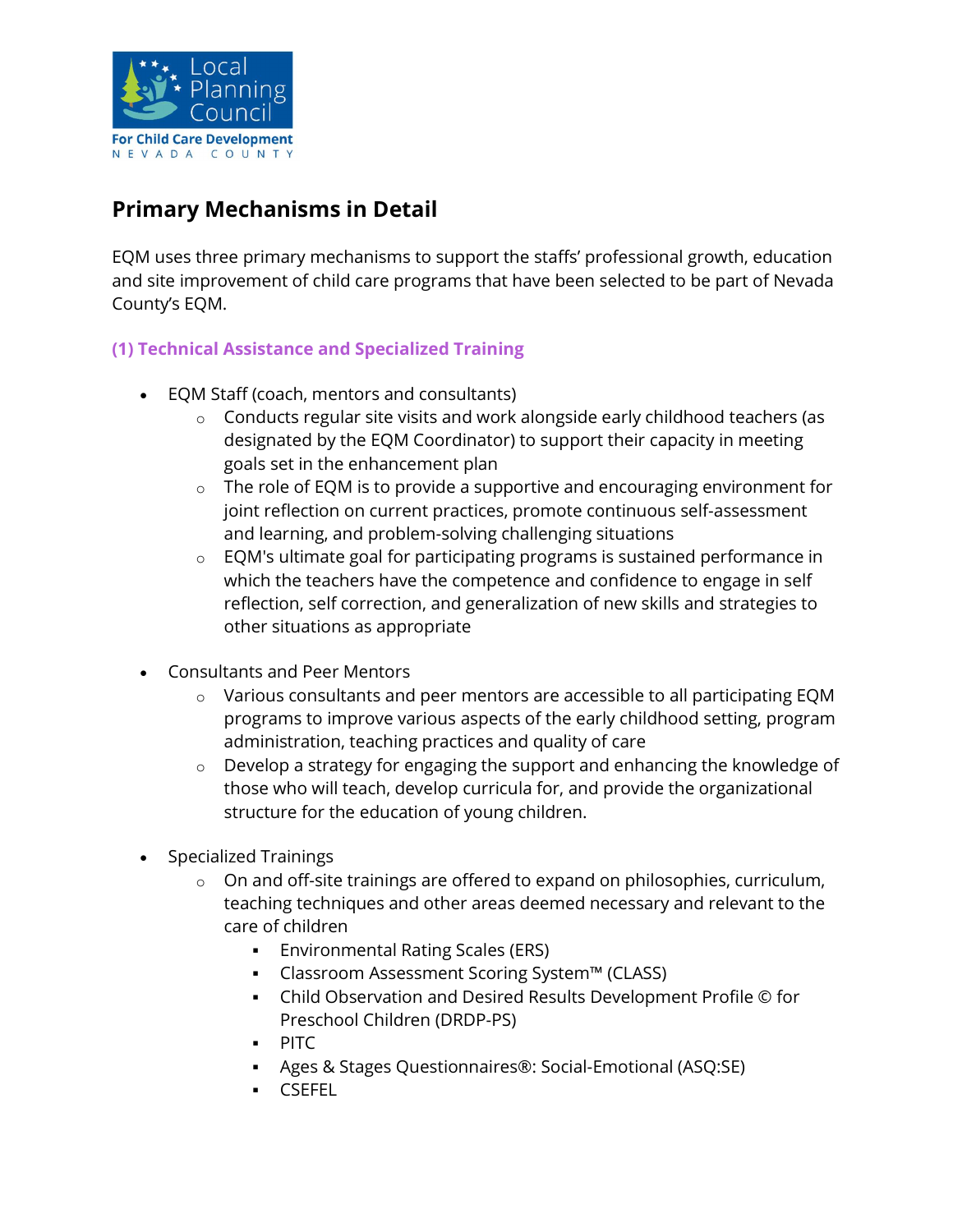- CDE Preschool Learning Foundations and Frameworks
- Strengthening Families/Family Engagement
- **Language and Literacy**
- **-** Nutrition
- Program Administration Scale (PAS) and Business Administration Scale (BAS)

#### (2) Professional Development and Quality Award Stipends

Incentives and stipends are tied to a site's Quality Improvement Plan and used to improve staff qualifications, provide individual staff or team building opportunities, further develop the business component of the child care sites, purchase developmentally appropriate materials, technology and improve the site's physical environment in order to meet the standards of our assessment tools.

Stipends are awarded to participating sites in the QI-S and QRIS Track and vary from onetime only to multi-year allocation for education incentives, program assessment, planning and implementation of an Enhancement Plan. Stipends are disbursed throughout the fiscal year and dependent upon type/size of the child care site, budget allowances, site funding source, and Tier Level Achieved.

Programs in the QI Track (non-rated) receive:

- Step 1 QI: no cost materials and supplies for program enhancements
- Step 2 QI-S:
	- $\circ$  Up to \$400 for program enhancements and professional development, disbursed at the end of the year (see QI-S section for more detail)

Programs in the QRIS Track, Step 3, volunteer to be rated. Participation in this track qualifies sites and eligible staff three types of stipends:

#### #1 Quality Improvement (QI) Stipend:

- A grant for site materials, facility improvements, professional development or technology
- QI stipends are typically \$500 for Family Child Care and Centers with 1-2 classrooms. Family Child Care and Centers with more than two classrooms typically receive \$1000 or more depending on size, number of children served, safety indicators based on quality rating assessments, and funding availability. CSPP and Head Start sites are not eligible for QI Stipends.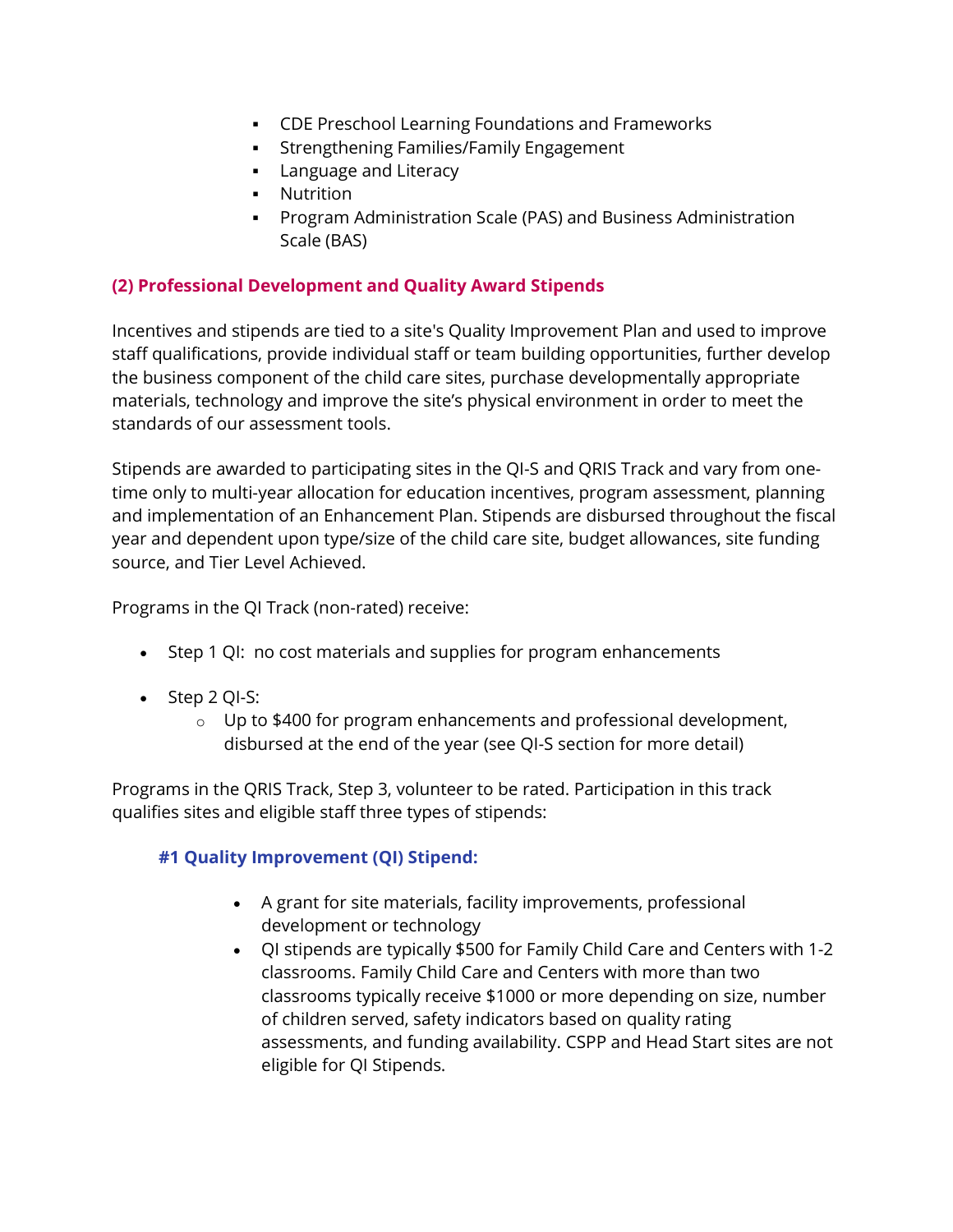To receive this stipend, child care program representatives must attend an Environmental Rating Scales Training (FCCERS for Family Child Care, ECERS for Centers) and submit an approved Quality Improvement Plan

#### #2 Professional Development (PD) Stipend:

 An annual stipend for each eligible staff employed in an EQM Step 3 site who completes an EQM approved Professional Development Option. See the annual PD Stipend Guide for stipend amounts for each PD Option.

# #3 QRIS Quality Award Stipend:

 QRIS Ratings and awards are for a two year term and dependent upon the size, type of program and QRIS Tier Rating: Bronze Award (Tier 3), Silver Award (Tier 4), Gold Award (Tier 5)

# Family Child Care Programs:

- o Small/medium (licensed for up to 6 children):
	- Bronze Level (Tier 3): up to \$500;
	- Silver Level (Tier 4): up to \$900;
	- Gold Level (Tier 5): up to \$1300
- o Large site (licensed for up to 14 children):
	- Bronze Level (Tier 3): up to \$750;
	- Silver Level (Tier 4): up to \$1250;
	- Gold Level (Tier 5): up to \$1600
- o Child Care Centers:
	- Small/medium (licensed for up to 60 children):
		- Bronze Level (Tier 3): up to \$1000;
		- Silver Level (Tier 4): up to \$1700;
		- Gold Level (Tier 5): up to \$2200
	- Large (licensed for 60+ children):
		- Bronze Level (Tier 3): up to \$1200;
		- Silver Level (Tier 4): up to \$2000;
		- Gold Level (Tier 5): up to \$2500

# (3) Quality Care Assessment and Tools

Participating sites receive a free quality care assessment of every eligible classroom, completed by a certified independent observer, including:

- Environmental Rating Scale (ERS), and,
- Classroom Learning Assessment and Scoring System (CLASS™).